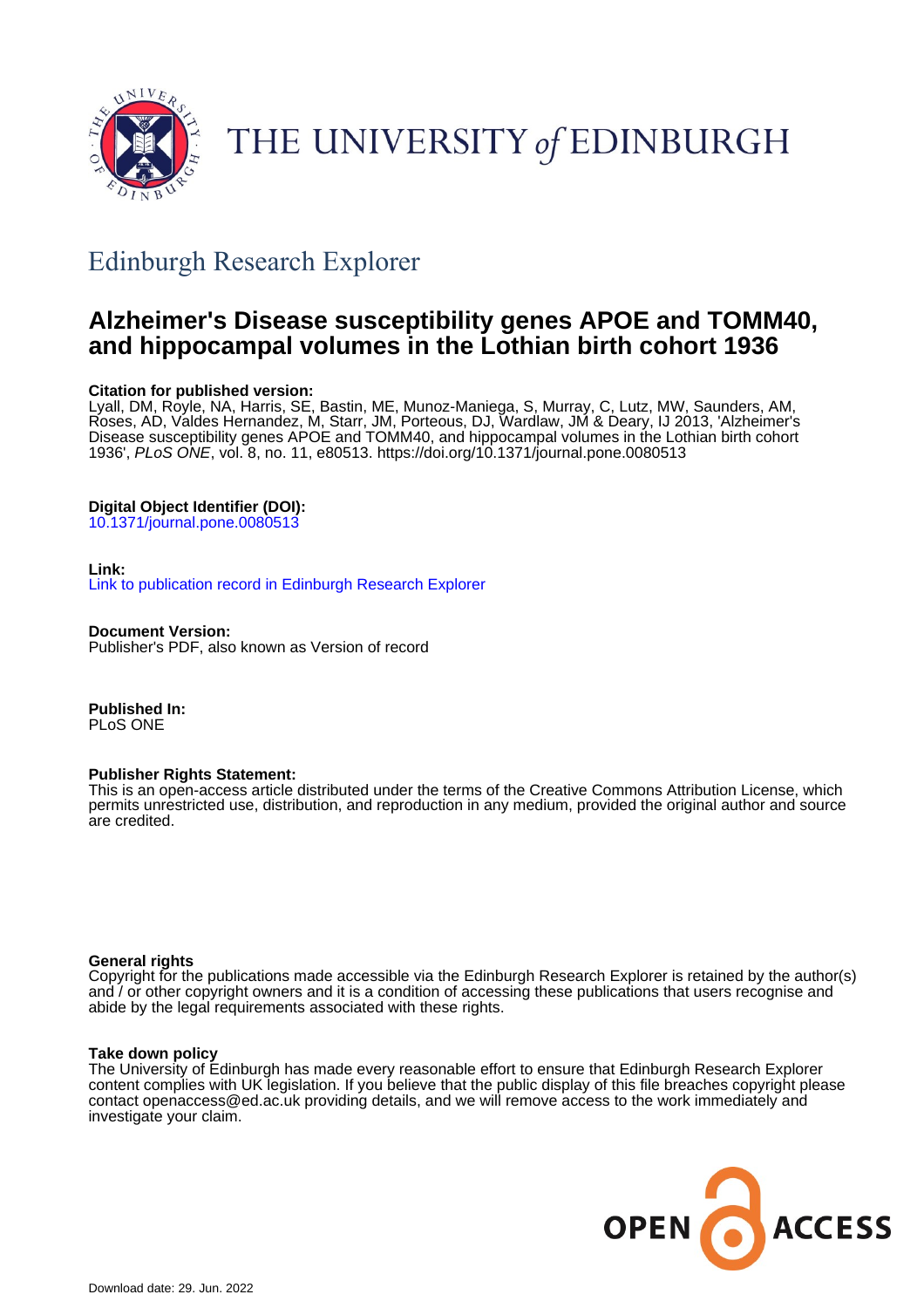## **Alzheimer's Disease Susceptibility Genes** *APOE* **and** *TOMM40***, and Hippocampal Volumes in the Lothian Birth Cohort 1936**

## **Donald M. Lyall1,2,3,4, Natalie A. Royle1,2,5, Sarah E. Harris1,4, Mark E. Bastin1,2,5, Susana Muñoz Maniega1,2,5 , Catherine Murray1,3, Michael W. Lutz<sup>6</sup> , Ann M. Saunders<sup>6</sup> , Allen D. Roses6,7, Maria C. del Valdés Hernández1,2,5, John M. Starr1,8, David. J. Porteous1,4, Joanna M. Wardlaw1,2,5, Ian J. Deary1,3\***

**1** Centre for Cognitive Ageing and Cognitive Epidemiology, University of Edinburgh, Edinburgh, United Kingdom, **2** Brain Research Imaging Centre, Division of Neuroimaging Sciences, University of Edinburgh, Edinburgh, United Kingdom, **3** Department of Psychology, University of Edinburgh, Edinburgh, United Kingdom, **4** Medical Genetics Section, Centre for Genomics and Experimental Medicine and MRC Institute of Genetics and Molecular Medicine, University of Edinburgh, Edinburgh, United Kingdom, **5** Scottish Imaging Network, A Platform for Scientific Excellence (SINAPSE) Collaboration, Division of Neuroimaging Sciences, University of Edinburgh, Edinburgh, United Kingdom, **6** Joseph & Kathleen Bryan Alzheimer's Disease Research Center, Department of Neurology, Duke University Medical Center, Durham, North Carolina, United States of America, **7** Zinfandel Pharmaceuticals, Inc., Durham, North Carolina, United States of America, **8** Alzheimer Scotland Dementia Research Centre, University of Edinburgh, Edinburgh, United Kingdom

#### **Abstract**

The *APOE* ε and *TOMM40* rs10524523 ('523') variable length poly-T repeat gene loci have been significantly and independently associated with Alzheimer's disease (AD) related phenotypes such as age of clinical onset. Hippocampal atrophy has been significantly associated with memory impairment, a characteristic of AD. The current study aimed to test for independent effects of *APOE* ε and *TOMM40* '523' genotypes on hippocampal volumes as assessed by brain structural MRI in a relatively large sample of community-dwelling older adults. As part of a longitudinal study of cognitive ageing, participants in the Lothian Birth Cohort 1936 underwent genotyping for *APOE* ε2/ε3/ε4 status and *TOMM40* '523' poly-T repeat length, and detailed structural brain MRI at a mean age of 72.7 years (standard deviation = 0.7, N range = 624 to 636). No significant effects of *APOE* ε or *TOMM40* 523 genotype were found on hippocampal volumes when analysed raw, or when adjusted for either intracranial or total brain tissue volumes. In summary, in a large community-dwelling sample of older adults, we found no effects of *APOE* ε or *TOMM40* 523 genotypes on hippocampal volumes. This is discrepant with some previous reports of significant association between *APOE* and left/right hippocampal volumes, and instead echoes other reports that found no association. Previous significant findings may partly reflect type 1 error. Future studies should carefully consider: 1) their specific techniques in adjusting for brain size; 2) assessing more detailed sub-divisions of the hippocampal formation; and 3) testing whether significant *APOE*-hippocampal associations are independent of generalised brain atrophy.

**Citation:** Lyall DM, Royle NA, Harris SE, Bastin ME, Maniega SM, et al. (2013) Alzheimer's Disease Susceptibility Genes *APOE* and *TOMM40*, and Hippocampal Volumes in the Lothian Birth Cohort 1936 . PLoS ONE 8(11): e80513. doi:10.1371/journal.pone.0080513

**Editor:** Damian Christopher Crowther, Cambridge Institute for Medical Research, United Kingdom

**Received** June 17, 2013; **Accepted** October 4, 2013; **Published** November 15, 2013

**Copyright:** © 2013 Lyall et al. This is an open-access article distributed under the terms of the [Creative Commons Attribution License](http://creativecommons.org/licenses/by/3.0/), which permits unrestricted use, distribution, and reproduction in any medium, provided the original author and source are credited.

**Funding:** LBC1936 data collection was supported by the Disconnected Mind project ([http://disconnectedmind.ed.ac.uk\)](http://disconnectedmind.ed.ac.uk) funded by Age United Kingdom. JMW is part-funded by the Scottish Funding Council as part of the SINAPSE Collaboration [\(http://www.sinapse.ac.uk\)](http://www.sinapse.ac.uk). The work was undertaken within the University of Edinburgh Centre for Cognitive Ageing and Cognitive Epidemiology (<http://www.ccace.ed.ac.uk>), part of the cross council Lifelong Health and Wellbeing Initiative (G0700704/84698). Funding from the Biotechnology and Biological Sciences Research Council, Engineering and Physical Sciences Research Council, Economic and Social Research Council and Medical Research Council is gratefully acknowledged. The funders had no role in study design, data collection and analysis, decision to publish, or preparation of the manuscript.

**Competing interests:** ADR is the CEO and only stock holder of Zinfandel Pharmaceuticals, a company in an Alliance with Takeda Pharmaceuticals, to perform the prospective qualification of the TOMM40 marker for age of onset distribution of Alzheimer's Disease. For this study, Zinfandel Pharmaceuticals paid for the TOMM40 assays to be performed for medical research, not as a clinical diagnostic. AMS is the spouse of ADR, and AMS and WML are consultants to Zinfandel Pharmaceuticals. This does not alter the authors' adherence to all the PLOS ONE policies on sharing data and materials.

\* E-mail: Ian\_Deary@ed.ac.uk

#### **Introduction**

Dementia is a growing world-wide problem, and it is important to understand the risk factors and mechanisms

underlying the disease. The major sub-type of dementia is Alzheimer's disease (AD). A key brain region involved in the illness is the hippocampus, and hippocampal volumetric atrophy has been used as an indicator of AD risk [[1,2\]](#page-9-0). Two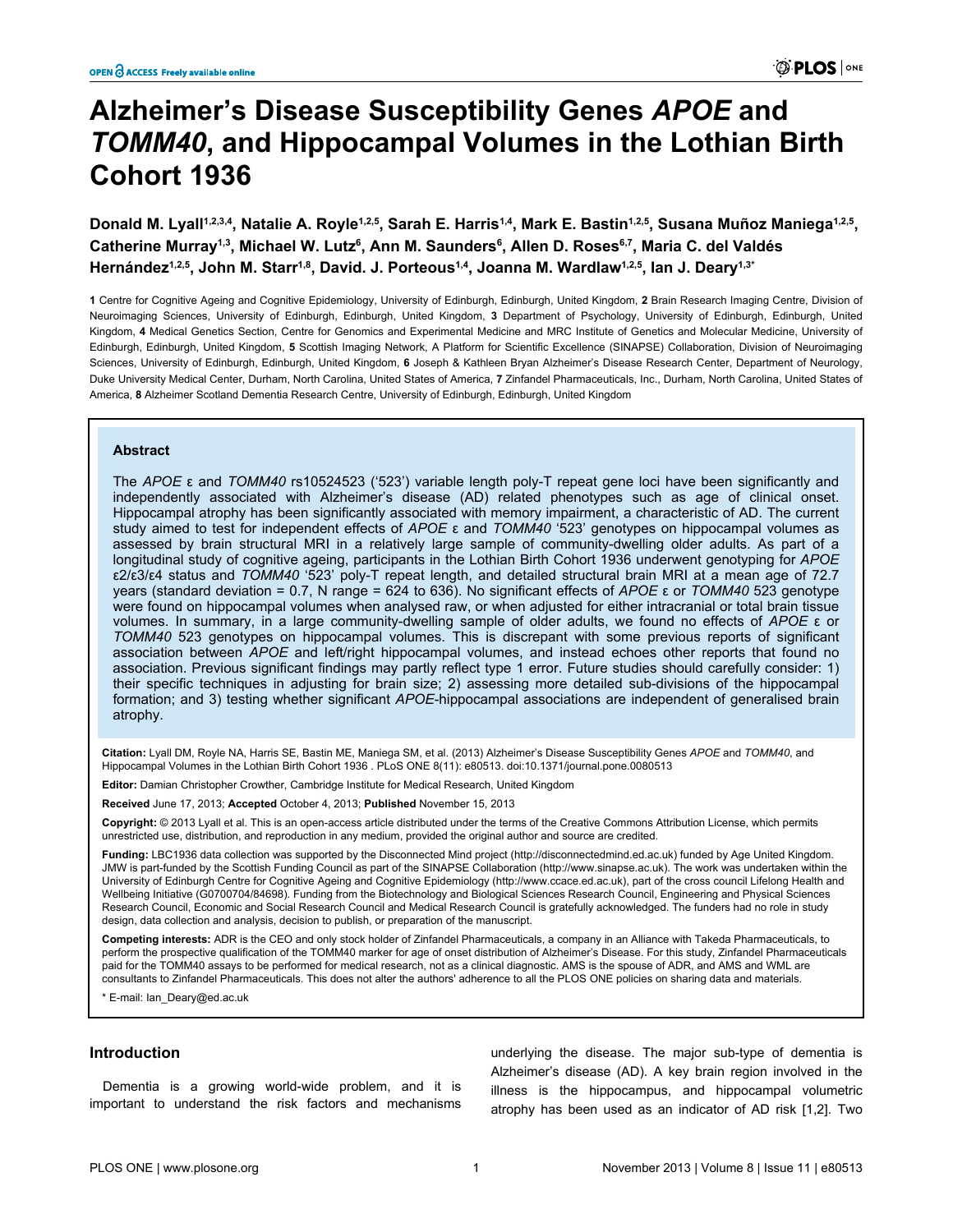genetic risk factors are in the *APOE* and *TOMM40* genes [\[3\]](#page-9-0). The present study concerns the association between specific variants in these genes and hippocampal volume in nondemented older people, in an attempt to investigate further possible links between these candidate genes and a prominent brain phenotype thought to be indicative of AD risk. We first introduce these genes and then the hippocampus and its part in dementia, including genetic risk factors.

#### **Apolipoprotein-e (***APOE***)**

The *APOE* ε haplotype (commonly and hereinafter referred to as ε 'genotype') is composed of two single nucleotide polymorphisms (SNPs); rs429358, which causes a Cys130Arg substitution; and rs7412, which causes an Arg176Cys substitution [\[4\]](#page-9-0). Different combinations of the rs429358/rs7412 SNPs form the ε2 (Cys/Cys respectively), ε3 (Cys/Arg) and ε4 (Arg/Arg) haplotypes [\[5\]](#page-9-0). Of these, the ε3 allele is the most common (frequency ~78.3%), followed by ε 4 (~14.5%) and ε2 (~6.4%) [\[6](#page-9-0)].

*APOE* plays a role in the transport and metabolism of lipid in the brain [\[7](#page-9-0)][[8\]](#page-9-0). The ε4 allele is the deleterious 'risk' variant for cognitive ageing [\[9\]](#page-9-0) and diagnosis of AD [[10\]](#page-9-0) compared with ε3 ('neutral'), and ε2 (putatively 'protective').

The *APOE* ε4 allele may contribute to phenotypic differences through different and/or interactive mechanisms, by: i) moderating processes that lead to an accumulation of 42 residue amyloid-beta ('Aβ') plaques in the brain [[11](#page-9-0),[12](#page-9-0)]; ii) disrupting the normal transport and catabolism of cholesterol, required for the development and maintenance of neurons and myelin [[5](#page-9-0),[11](#page-9-0)]; and iii) via second order associations with vascular diseases that affect the brain, such as atherosclerosis [[13](#page-9-0),[14](#page-9-0)]. Independent genetic factors may play an interactive or moderating role in terms of the association between *APOE* ε genotype and clinical AD/cognitive decline.

#### **Translocase of Outer Mitochondrial Membrane 40 (***TOMM40***)**

The *TOMM40* gene is located adjacent to *APOE* [\[15\]](#page-9-0) and several SNPs in the two genes are in significant linkage disequilibrium (LD); e.g. rs429358 and 36 SNPs within ±1.17 KB of the *APOE* region including 15 *TOMM40* SNPs; average  $D' = 0.91$ ,  $r^2 = 0.22$ ,  $n = 1262$  [\[16\]](#page-9-0).

*TOMM40* encodes the channel-forming subunit of the translocase of outer mitochondrial membrane (TOM) complex [[15](#page-9-0),[17](#page-9-0)]. This complex imports precursor proteins into mitochondria [[18](#page-9-0)], and dysfunction of this biological pathway may play a role in cognitive decline and AD pathology ("mitochondrial cascade hypothesis" [[19](#page-9-0)]). Apoe and Tomm40 proteins may interact to affect mitochondrial dynamics although the precise mechanisms underlying this are unclear [\[3,20\]](#page-9-0).

The rs10524523 locus (hereinafter '*523*') in *TOMM40* is characterised by a variable number of T residues (poly-T repeats) which can be grouped into 'Short' (<20; 'S'), 'Long' (20-29; 'L'), and 'Very-Long' (≥30; 'VL') [\[21\]](#page-9-0). Using phylogenetic mapping analyses, Roses et al.[\[3](#page-9-0)] showed that poly-T repeat length was strongly linked with the *APOE* ε genotype; ε4 is linked to L, with ε3 linked to either S or VL alleles. The rarer ε2 allele appeared to show similar linkage to S or VL alleles in *TOMM40* 523, as per ε3, although further research is required.

The functional significance of *TOMM40* 523 poly-T repeat length is the subject of ongoing research. Bekris et al.[\[20\]](#page-9-0) ( $N =$ 32) reported that specific *TOMM40* 523 variants were associated with lower *TOMM40*, but not *APOE*, gene expression in SHSY5Y neuronal cell lines, indicating a role for this locus in *TOMM40* promoter silencer/enhancer activity. Studies have reported association between the *TOMM40 523* repeat and brain-related phenotypes such as risk of AD diagnosis [\[22\]](#page-9-0), earlier/later age of AD clinical onset [\[3,21,22\]](#page-9-0), cortisol levels [\[23\]](#page-9-0) and cognitive change in older age [\[24\]](#page-9-0), independent of *APOE*.

#### **The hippocampus**

The hippocampal formation of the brain includes the dentate gyrus, subiculum, entorhinal cortex, cornu ammonis (CA) areas 1-4 and the hippocampus proper [\[25,26](#page-9-0)]. The hippocampus itself occupies the floor of the temporal horn of the lateral ventricle. It is typically 4.0 to 4.5 cm long and around 1.5 cm wide [[27](#page-9-0)].

Braak and Braak [[28](#page-9-0)] outline six stages of neurofibrillary change in AD pathophysiology, based on the observed accumulations of neurofibrillary tangles, neuropil threads and amyloid beta plaques. AD-like neurofibrillary changes have been reported in the human brain in the absence of significant cognitive decline [[29](#page-9-0),[30](#page-9-0)], and are apparent first in the hippocampal formation [[25,31\]](#page-9-0). Hippocampal atrophy is associated with a common symptom of AD, namely memory impairment [\[1,2](#page-9-0)].

Hippocampal volumes and *APOE* ε genotype in healthy older adults has been examined by a number of small (N range = 20 to 134) brain MRI studies, which vary between showing significant and null effects e.g[32-36]. and a few much larger reports including several hundred participants, which also show varying results [\[37–42\]](#page-9-0). These larger reports are likely to be more reliable, and are summarised in [Table 1.](#page-3-0) Specifically, possession of the *APOE* ε4 allele has occasionally been significantly associated with lower hippocampal volumes in cross-sectional samples of older adults.

*TOMM40* 523 poly-T repeat length is linked to *APOE* genotype, and as far as we are aware, only one study has so far examined the independent effects of the *TOMM40* 523 gene locus on hippocampal volumes in healthy older adults. Johnson et al.[\[43\]](#page-9-0) tested for an effect of poly-T repeat length genotype on a whole-brain voxel-wise comparison of grey matter volumes in participants with the *APOE* ε3/ε3 genotype  $(N = 117, \text{ mean age} = 55.47 \text{ years}, SD = 6.00), and found no$ significant effect of poly-T repeat genotype on hippocampal volume. A recent large-scale genome wide association study in healthy adults ( $N = 5776$ ) reported no significant associations with SNPs in the *TOMM40* gene however did not directly analyse the *TOMM40* 523 poly-T repeat locus [[44](#page-10-0)].

The Lothian Birth Cohort 1936 [\[45\]](#page-10-0) (LBC1936) is large group of relatively healthy older adults of a narrow age range, that have undergone detailed brain MRI and *APOE*/*TOMM40* genotyping. The current study aims to add to the literature by investigating: 1) the effects of *APOE* ε and 2) the independent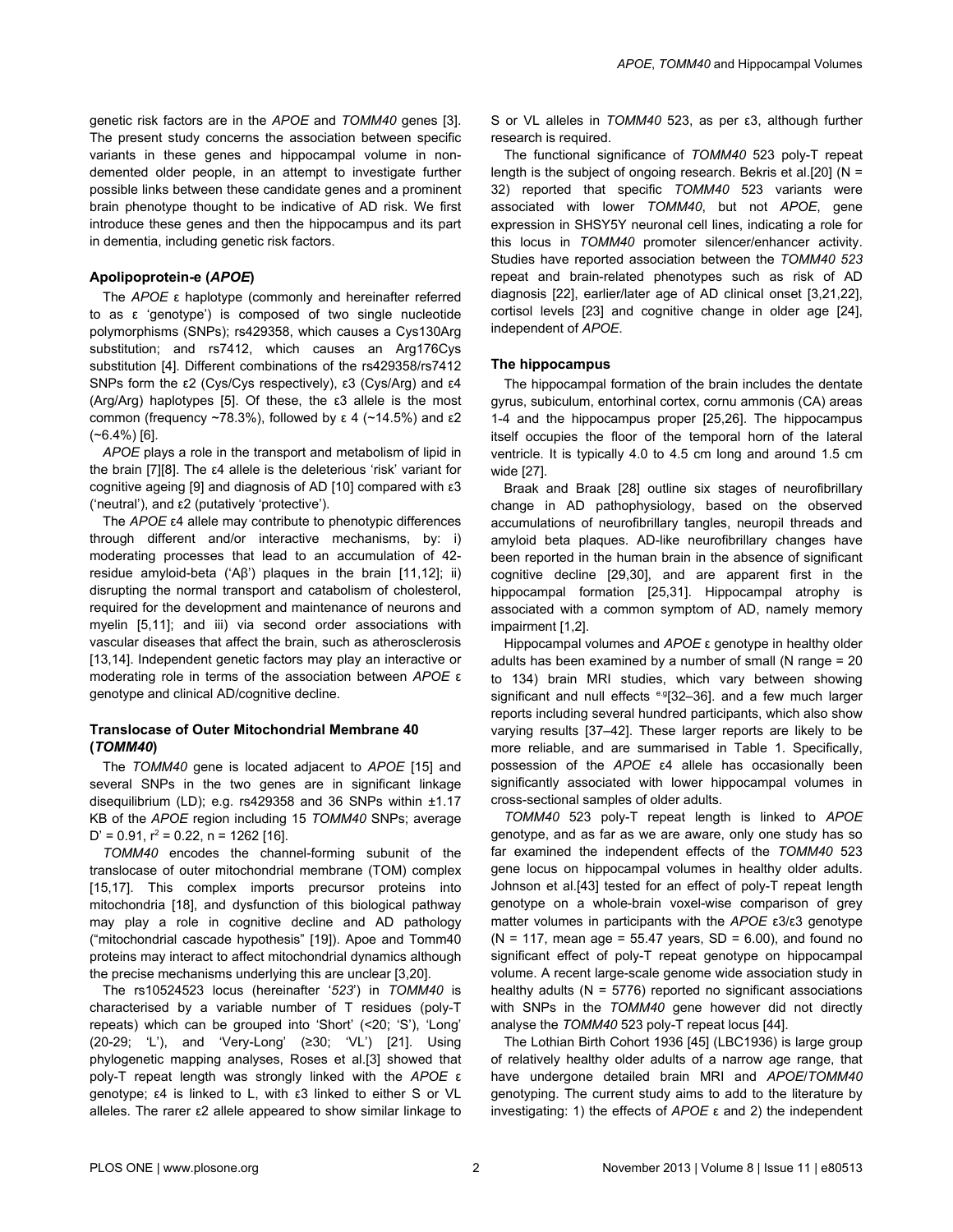<span id="page-3-0"></span>**Table 1.** Summary of previous large cross-sectional studies (i.e. N > 135) examining *APOE* ε4 genotype and hippocampal volumes in non-demented, community dwelling older adults.

|                             |                                                                                      |                                                                                                                                                                                             | Mean age in |                                                                 |                                                                                                                                                                                         |                                                                                                                                                                                                     |  |
|-----------------------------|--------------------------------------------------------------------------------------|---------------------------------------------------------------------------------------------------------------------------------------------------------------------------------------------|-------------|-----------------------------------------------------------------|-----------------------------------------------------------------------------------------------------------------------------------------------------------------------------------------|-----------------------------------------------------------------------------------------------------------------------------------------------------------------------------------------------------|--|
|                             | <b>Technique used in correcting</b>                                                  |                                                                                                                                                                                             | vears       |                                                                 |                                                                                                                                                                                         |                                                                                                                                                                                                     |  |
|                             | hippocampal volumes for                                                              | Sample                                                                                                                                                                                      | (Standard   |                                                                 |                                                                                                                                                                                         | <b>Statistics (hippocampal</b>                                                                                                                                                                      |  |
| <b>Authors</b>              | head size                                                                            | N                                                                                                                                                                                           | Deviation)  | Covariates                                                      | <b>Main findings</b>                                                                                                                                                                    | volumes)                                                                                                                                                                                            |  |
| LeMaitre et al.<br>$[37]$   | Hippocampal volumes<br>expressed as a percentage<br>fraction of intracranial volume. | Gender (controlled),<br>age, education,<br>diagnosis of<br>750<br>69.4(2.9)<br>hypertension, Mini<br><b>Mental State Exam</b><br>carriers).<br>score (no group<br>differences; $P > 0.05$ ) |             | Significant deleterious effect of<br>ε4/ε4 genotype (vs. non-ε4 | Left: $\epsilon 4/\epsilon 4 = 0.23\%$ , vs. non- $\epsilon 4/$<br>$= 0.26\%$ (p < 0.001). Right $\epsilon$ 4/ $\epsilon$ 4<br>$= 0.22\%$ vs. non- $\epsilon$ 4 = 0.24% (p<br>$= 0.006$ |                                                                                                                                                                                                     |  |
| Den Heijer et al.<br>$[38]$ | Midsagittal area included as<br>model covariate.                                     | 949                                                                                                                                                                                         | 72.3(7.0)   | Age, gender.                                                    | Significant deleterious effect of<br>ε4 allele presence (vs. non-ε4<br>carriers).                                                                                                       | Left: $\epsilon$ 4+ difference to $\epsilon$ 3/ $\epsilon$ 3<br>$genotype = -0.11$ millilitres.<br>Right: $\epsilon$ 4+ difference to $\epsilon$ 3/ $\epsilon$ 3<br>$qenotype = -0.11$ milliliters. |  |
| Cherbuin et al.<br>[39]     | Intracranial volume included<br>as model covariate.                                  | 331                                                                                                                                                                                         | 62.6(1.4)   | Age, gender, education.                                         | No significant main effects of ε4<br>allele ( $P > 0.05$ ).                                                                                                                             |                                                                                                                                                                                                     |  |
| Panizzon et al.<br>[40]     | Intracranial volume included<br>as a model covariate.                                | 375                                                                                                                                                                                         | 55.9(2.6)   | Relatedness between<br>twins, handedness,<br>age.               | No significant main effects of ε4<br>allele ( $P > 0.05$ ).                                                                                                                             |                                                                                                                                                                                                     |  |
| Ferencz et. al.<br>$[41]$   | Intracranial volume included<br>as a model covariate.                                | 424                                                                                                                                                                                         | 69.9 (8.6)  | Age.                                                            | No significant main effects of ε4<br>allele ( $P > 0.05$ ).                                                                                                                             |                                                                                                                                                                                                     |  |
| Hostage et al.<br>$[42]$    | Intracranial volume included<br>as a model covariate.                                | 198                                                                                                                                                                                         | 76.0 (0.5)  | Age                                                             | No significant main effects of ε4<br>allele ( $P > 0.05$ ).                                                                                                                             |                                                                                                                                                                                                     |  |

Note. The age mean and standard deviation data provided above for Lemaitre et al., Den Heijer et al. and Hostage et al. are weighted estimates; see those reports for exact age data

doi: 10.1371/journal.pone.0080513.t001

effects of the *TOMM40 523* poly-T repeat length, on hippocampal volumes in the LBC1936.

### **Methods**

#### **Sample and procedure**

The LBC1936 consists of 1091 community-dwelling adults most of whom completed the Moray House Test no.12 of verbal reasoning as part of the Scottish Mental Survey of 1947 at a mean age of 11 years [[46](#page-10-0)]. The recruitment and testing of this sample has been described in detail elsewhere [\[45,47\]](#page-10-0). In the first wave of the LBC1936 study ('Wave 1'), around age 70 years, they underwent detailed cognitive, sociodemographic, and physical assessments [[45](#page-10-0)]. The sample was generally healthy; participants with current acute severe illness were excluded. Around three years later, members of the cohort returned for re-testing. At that time detailed structural brain MRI was added in what was the second wave of the study ('Wave 2' [[48](#page-10-0)]). Participants were screened for cognitive impairment with the Mini-Mental State Examination (MMSE), with scores under 24 used to indicate possible dementia [[49](#page-10-0)]. Diagnoses of clinical disorders were elicited via interview.

#### **Ethics statement**

Ethics permission for the study protocol was obtained from the Multi-Centre Research Ethics Committee for Scotland (MREC/01/0/56) and from The Lothian Research Ethics Committee (LREC/2003/2/29), in accordance with the Declaration of Helsinki, and all participants gave written, informed consent [\[45\]](#page-10-0).

#### **Genotyping**

DNA was isolated from whole blood, and the *APOE* SNPs rs7412 and rs429358 SNPs genotyped with TaqMan technology. These two SNPs form the *APOE* ε2/ε3/ε4 haplotype. *TOMM40* 523 poly-T repeat length was genotyped by the laboratory of Dr. Ornit Chiba-Falek (Duke University, NC, USA) using a method described previously [\[50\]](#page-10-0). Briefly, each genomic DNA sample was amplified by the polymerase chain reaction (PCR) using fluorescently labelled forward 5'FAM-TGCTGACCTCAAGCTGTCCTG-3' and reverse 5'- GAGGCTGAGAAGGGAGGATT-3'primers. Genotypes were determined on an ABI 3730 DNA Analyzer, using GeneMapper version 4.0 software (Applied Biosystems, Foster City, California, USA) for fragment analysis by the amplified fragment length polymorphism method validated for research studies and commercially available.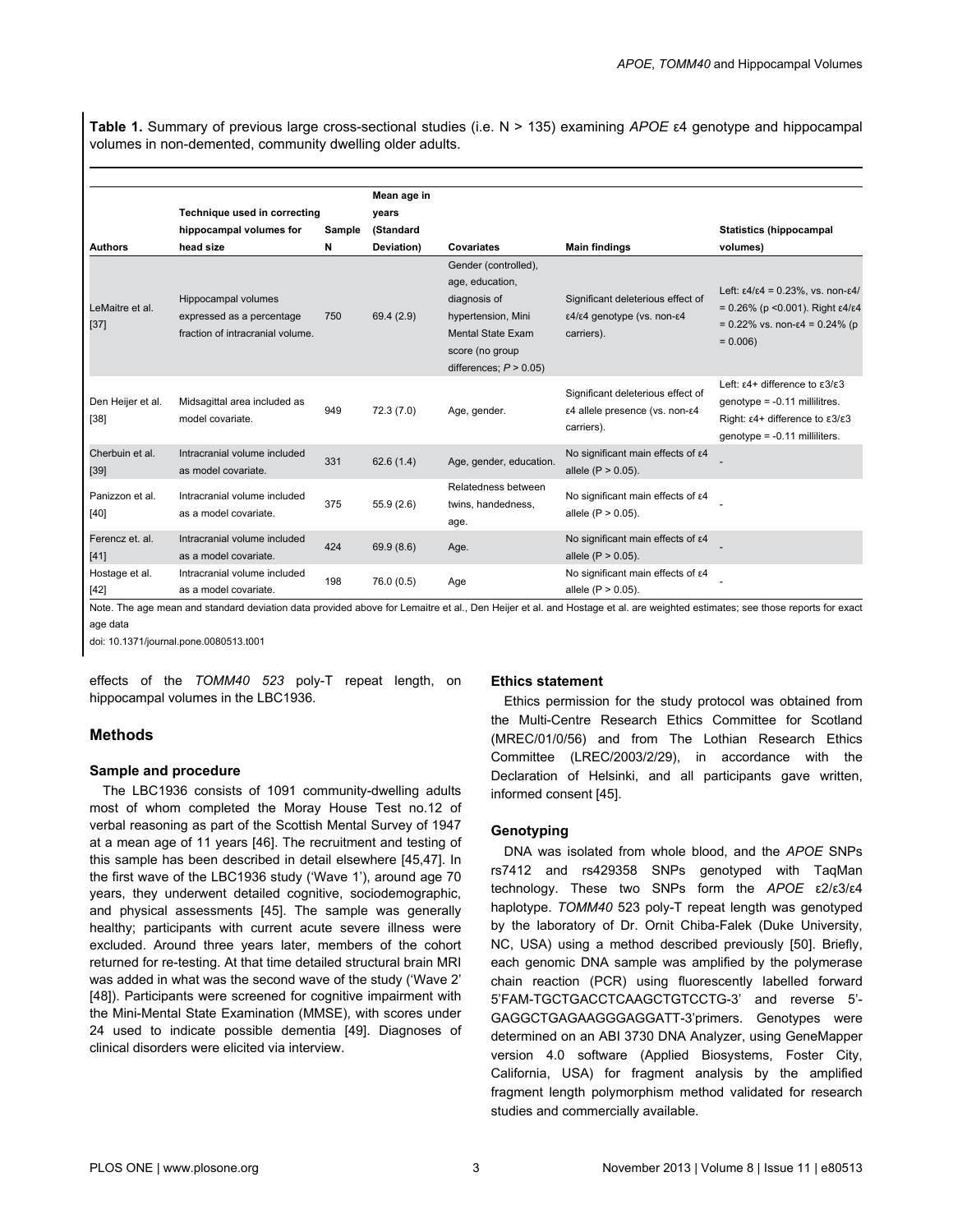#### **MRI analysis**

LBC1936 MRI data acquisition and processing is described in detail by the protocol paper, by Wardlaw et al. [\[48\]](#page-10-0). Participants underwent whole brain structural MRI acquired using a GE Signa Horizon 1.5 T HDxt clinical scanner (General Electric, Milwaukee, USA) equipped with a self-shielding gradient set (33 mT  $m<sup>-1</sup>$  maximum gradient strength) and manufacturer supplied 8-channel phased-array head coil [\[48\]](#page-10-0). In addition to standard structural T2-, T2\*- and FLAIR-weighted MRI, the imaging protocol included a high-resolution T1 weighted volume sequence acquired in the coronal plane with field-of-view 256  $\times$  256 mm, imaging matrix 192  $\times$  192 (zerofilled to 256  $\times$  256), 160 1.3mm thick slices giving 1  $\times$  1  $\times$  1.3 mm voxel dimensions. The repetition, echo and inversion times were 10, 4 and 500 ms respectively.

Left and right hippocampal volumes were semi-automatically segmented using FSL (http://fsl.fmrib.ox.ac.uk) with manual correction. High resolution T1-weighted volume scans were passed through FSL's FIRST automated segmentation software to create volume masks for left and right hippocampus, based on standard protocols [\(http://](http://www.fmrib.ox.ac.uk/fsl/first/index.html) [www.fmrib.ox.ac.uk/fsl/first/index.html](http://www.fmrib.ox.ac.uk/fsl/first/index.html)). Noise reduction was applied to the resulting volumes which were then registered using FSL FLIRT to a locally developed template of similarly older brains. A second registration to an optimised sub-cortical mask was then performed followed by boundary correction, with the resulting masks visually assessed for accuracy and manually edited using Analyse 9.0 (http:// www.analyzedirect.com) where discrepancies occurred. This method has been validated against the 'gold-standard' approach of manual tracing [\[48\]](#page-10-0).

Intracranial volume measurements were obtained semiautomatically using the T2\*-weighted sequence [[48](#page-10-0)], and included the contents of the inner skull, with an inferior limit in the axial slice just superior to the tip of the odontoid peg at the foramen magnum and superior to the inferior limits of the cerebellar tonsils. Total brain tissue volumes were obtained using T2\*-weighted with FLAIR to obtain a surrogate cerebrospinal fluid (CSF) mask (volume) that contained CSF, venous sinuses and the meninges. The volume of 'CSF+veins +meninges' was used to estimate total brain tissue volume by subtracting it from intracranial volume [[48](#page-10-0)].

#### **Statistical Analysis**

#### **Statistical models**

All models controlled for gender and age in days at neuroimaging. An online calculator was used to perform tests of Hardy-Weinberg equilibrium and determine minor allele frequencies [\[51\]](#page-10-0). Data were otherwise analysed with the Predictive Analytics SoftWare (version 17; http:// www-01.ibm.com/software) statistics programme. Specifically, univariate general linear models (GLMs) tested the effects of separate *APOE* and *TOMM40* genotypes upon left/right hippocampal volumes. Raw *P*-values < 0.05 were considered significant.

It is important to correct (commonly and herein 'normalize') left and right hippocampal volumes relative to an individual's

head or brain size. To this end, left/right hippocampal volumes were analysed in three separate ways, controlling for age and gender throughout. First, left/right hippocampal volumes were examined raw. Second, hippocampal volumes were analysed with intracranial volume as an additional model covariate, reflecting maximum lifetime brain volume as a general proxy for head size. Finally, hippocampal volumes were analysed with current total brain tissue volume as an additional model covariate, to ensure that any significant genetic associations with hippocampal volume were not reflective of more general brain atrophy [[52](#page-10-0)].

Regression-based normalization more comprehensively eliminates variance in hippocampal volume that is associated with intracranial or current brain tissue volumes, compared with proportional percentile- or ratio-based corrections [\[52–54\]](#page-10-0). Rather than creating new variables reflecting 'left/right hippocampal volumes residualized for intracranial/total brain tissue volumes', where appropriate we included intracranial/ total brain tissue volumes as model covariates in addition to gender and age. This is preferable because it also adjusts for any effects that gender and age may have on associations between hippocampal and intracranial/total brain tissue volumes [[55](#page-10-0)].

#### *APOE* **analysis**

The *APOE* ε haplotype is composed of any two of the ε2 (protective), ε3 (neutral) and ε4 (risk) alleles. The first analytic step tested the effects of *APOE* ε4 allele presence vs. absence, i.e. pooled  $\epsilon$ 2/ $\epsilon$ 4,  $\epsilon$ 3/ $\epsilon$ 4 &  $\epsilon$ 4/ $\epsilon$ 4 genotypes vs. pooled ε2/ ε2, ε2/ε3 & ε3/ ε3 ('Step 1'). In the next step, genotypes which may be protective for neurodegenerative pathology were compared with the neutral genotype; i.e.; pooled ε2/ε3 & ε2/ε2 against ε3/ε3 ('Step 2') [\[9](#page-9-0)[,56\]](#page-10-0).

#### *TOMM40* **analysis**

Length of the variable-length poly-T repeat rs10524523 ('523') was split into three categories: 'S' (<20 T residues), 'L' (20-29) and 'VL'  $(≥ 30)$  [[21](#page-9-0)]. In the first analytic step, in the whole sample, a GLM tested for a significant effect of *TOMM40* 523 genotype (i.e. S/S; S/L; L/L; L/VL; VL/VL; 'Step 1'). To investigate the effects of *TOMM40* 523 repeat length independent of *APOE* ε genotype, analysis focussed separately on two different *APOE* ε subgroups; firstly participants with the ε3/ε4 genotype ('Step 2'). Devi et al.[[57](#page-10-0)] reported that in a sample of adults diagnosed with AD, this genotype had the highest accumulation of amyloid precursor protein (APP) in mitochondria (versus ε3/ε3 and ε4/ε4 genotypes; assessed by immunoblot analysis). This accumulation correlated significantly with two indicators of mitochondrial dysfunction, namely cytochrome C oxidase activity and reactive oxygen species hydrogen peroxide  $(H_2O_2)$ . Presence of the S allele may play a role in a possible interaction between APP accumulation/mitochondrial translocase processes [\[23\]](#page-9-0). Finally, analysis focussed on participants with the neutral *APOE* genotype (ε3/ε3) ('Step 3'), because this eliminates variance associated with protective and risk *APOE* alleles [\[3](#page-9-0)].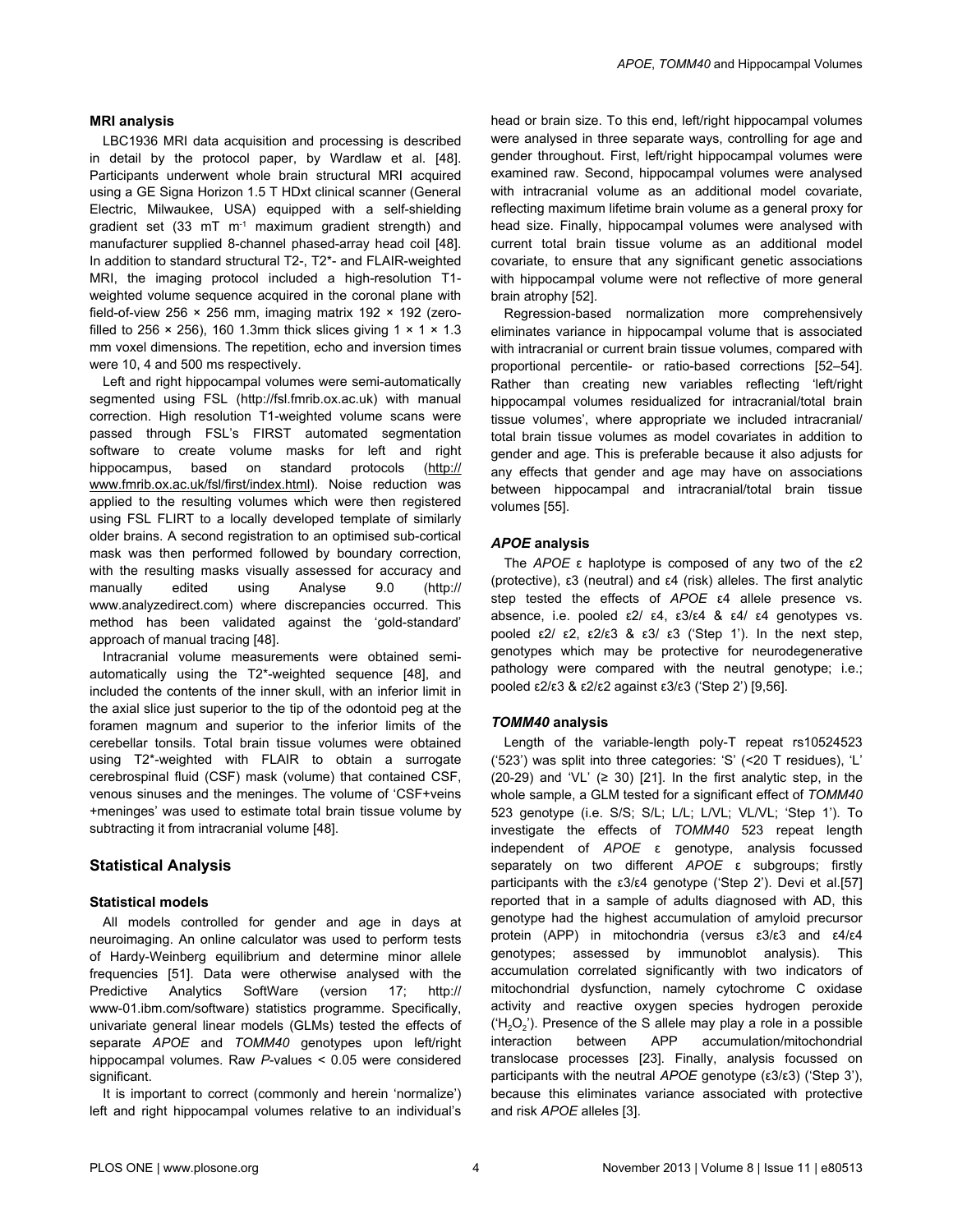**Table 2.** Basic demographic and clinical data for the current sample.

|                                                         | N          |
|---------------------------------------------------------|------------|
| Current sample N                                        | 655        |
| Gender: N that are female (% of total)                  | 312 (47.6) |
| Age in years at clinic visit near to time of MRI (SD)   | 72.7(0.7)  |
| MMSE score (SD)                                         | 28.9(1.3)  |
| History of hypertension: N (% of total)                 | 324 (49.5) |
| History of diabetes: N (% of total)                     | 67 (10.2)  |
| History of high cholesterol: N (% of total)             | 275 (42.0) |
| History of other cardiovascular disease: N (% of total) | 179 (27.3) |
| History of stroke: N (% of total)                       | 44 (6.7)   |

Note. SD = standard deviation, MMSE = Mini-Mental State Exam (maximum score of 30). These data are based on the sample of participants with successfully segmented hippocampal volumes, once those participants with reported dementia, or with MMSE scores ≤24 (or missing) around the time of MRI, were removed. doi: 10.1371/journal.pone.0080513.t002

In large sample of Caucasians, linkage between the *APOE* ε genotype and *TOMM40* 523 length (i.e. ε4 links primarily to 'L', ε3 primarily to 'S' or 'VL') is such that in the *APOE* ε3/ε3 genotype, relatively few L carriers would be predicted while in the ε3/ε4 genotype typically one L allele would be predicted in addition to either an S or VL allele [\[50\]](#page-10-0). Slight errors in poly-T repeat length measurement may occur through PCR 'slippage' and this may result in repeat lengths that are close to the L/VL boundary being incorrectly classified [[50](#page-10-0)]. To attempt to control for this, in Steps 2 and 3, the L and VL alleles were pooled into an 'L\*' group; participants with the S/S genotype were compared with those carrying only one S allele (pooled S/L and S/VL; hereinafter S/L\*), and also against participants carrying no S alleles (pooled L/L, L/VL and VL/VL; hereinafter L\*/L\*) [[58](#page-10-0)]. A GLM therefore tested for effects of S-allele dosage (S/S; S/L<sup>\*</sup>; L<sup>\*</sup>/L<sup>\*</sup>) on hippocampal volume variables in Steps 2 and 3 (*APOE* ε3/ε4 and ε3/ε3 subgroups respectively).

#### **Results**

#### **Descriptive statistics**

Of the 1091 total LBC1936 participants, 866 attended Waves 1 and 2, and 700 underwent neuroimaging. Individuals with MRI data were excluded if they had MMSE scores below 24 (n  $= 5$ ) or not completed at Wave 2 (n  $= 1$ ). No participants reported dementia. Overall, this left 694 participants of which 655 had successfully segmented left and right hippocampal volumes. Demographic and clinical statistics for the sample are shown in Table 2. Of these, 624 and 636 participants had successful genotyping for *APOE* ε and *TOMM40* 523, respectively.

*APOE* had allele frequencies of ε2 = 7.4%, ε3 = 76.9% and  $\epsilon$ 4 = 15.7%, with genotype frequencies of:  $\epsilon$ 2/ $\epsilon$ 2 = 2 (0.3%), ε2/ε3 = 83 (12.0%), ε2/ε4 = 15 (2.2%), ε3/ε3 = 401 (58.2%), ε3/ε4 = 175 (25.4%) and ε4/ε4 = 13 (1.9%). *TOMM40* 523 had allele frequencies of  $S = 41.0\%$ ,  $L = 15.4\%$  and  $VL = 43.6\%$ , with genotype frequencies of  $S/S = 106$  (15.2%),  $S/L = 103$ 

 $(14.7\%)$ , S/VL = 259  $(37.1\%)$ , L/L = 16  $(2.3\%)$ , L/VL = 80  $(11.4\%)$  and VL/VL = 135 (19.3%). Exact tests confirmed that *APOE* ε and *TOMM40* 523 genotypes were in Hardy-Weinberg equilibrium (*P* values = 0.449 and 0.111 respectively). Descriptive statistics for brain imaging variables are shown in [Table 3](#page-6-0), and intercorrelations between intracranial, total brain tissue and hippocampal volumes in mm<sup>3</sup> are presented in [Table 4](#page-7-0), showing medium to strong statistically significant intercorrelations. Reported volumes are similar to those in independent samples [\[52](#page-10-0)].

#### *APOE* **ε,** *TOMM40* **523 poly-T repeat and hippocampal volumes**

There was no effect of the *APOE* ε4 present vs. absent comparison (Step 1), nor pooled ε2/ε3; ε2/ε2 genotype (vs. ε3/ ε3; Step 2) on hippocampal volumes analysed raw, or normalized for either intracranial or total brain tissue volumes (all  $P > 0.05$ ; see [Table 5](#page-6-0)).

No effects of *TOMM40* 523 poly-T repeat genotype were found in the whole sample (Step 1), nor in subgroup analyses of *APOE* ε3/ε4 (Step 2) or ε3/ε3 genotypes specifically (Step 3) for any of raw or normalized hippocampal volumes (all *P* > 0.05; see [Table 6](#page-7-0)).

#### **Additional comparative analysis**

To permit comparison with other reports that use alternative methods of normalization for head size – namely, reporting hippocampal volumes as an absolute proportion of total intracranial volume – the above main results were re-run using the formula "Left-or-right hippocampal volume in mm<sup>3</sup> / intracranial volume in mm<sup>3</sup> x 1000" [\[59](#page-10-0)]. Re-analysis showed that the main results were for the most part unchanged, i.e. not significant at *P* < 0.05. One exception was that for the *APOE* ε4 present vs. absent comparison, there was a significant deleterious effect of the ε4 allele for the right hippocampus (F  $[1, 620] = 4.54$ ,  $P = 0.034$ ,  $p^2 = 0.007$ ).

To check the extent to which left and right hippocampal 'ratios' were independent of intracranial volume, unadjusted bivariate correlations were run. Intracranial volume correlated significantly with left  $(r = -0.26)$  and right  $(r = -0.28)$ hippocampal volumes expressed as a proportion of intracranial volume (both *P* < 0.001), indicating a lack of true independence.

## **Discussion**

#### **Overview**

The current study investigated the effects of the *APOE* ε and *TOMM40* rs10524523 ('*523*)' poly-T repeat gene loci on hippocampal volumes - raw and also corrected (commonly and herein referred to as 'normalized') separately for intracranial and total brain tissue volumes - in the LBC1936. This normalization was implemented because we aimed to test for genetic influence on the hippocampus independent of any possible effects on intracranial or total brain tissue volumes. We report no significant effects of genetic variation at either the *APOE* ε or *TOMM40* 523 loci, on left or right hippocampal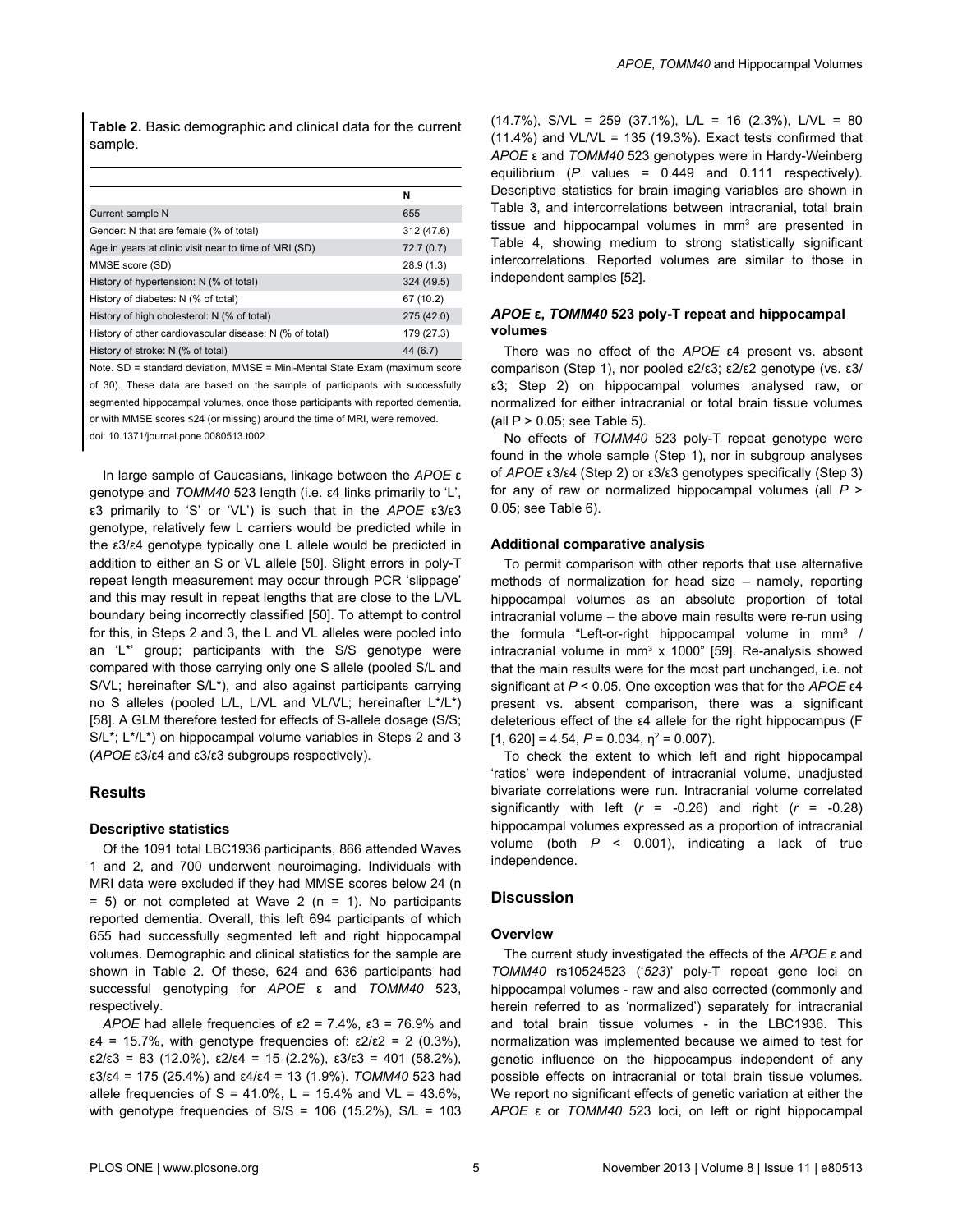<span id="page-6-0"></span>**Table 3.** Descriptive statistics for raw hippocampal, intracranial and total brain tissue volumes, grouped by genotype.

|                             |                                                              |                                    |                 |                                 |                              | Right              |                              | Right           |  |
|-----------------------------|--------------------------------------------------------------|------------------------------------|-----------------|---------------------------------|------------------------------|--------------------|------------------------------|-----------------|--|
| Genotype                    | Left raw                                                     | <b>Right raw</b>                   |                 |                                 | Left hippocampal hippocampal |                    | Left hippocampal hippocampal |                 |  |
| (mean; standard hippocampal |                                                              | <b>Intracranial</b><br>hippocampal |                 | Total brain tissue volume (ICV- |                              | volume (ICV-       | volume (TBV-                 | volume (TBV-    |  |
| error)                      | volume                                                       | volume                             | volume          | volume                          | corrected)                   | corrected)         | corrected)                   | corrected)      |  |
| APOE <sub>ε</sub>           |                                                              |                                    |                 |                                 |                              |                    |                              |                 |  |
| ε4 absent                   | 3094.41 (20.36)                                              | 3335.06 (19.98)                    | 1,442,258.32    | 1,119,764.90                    | 3104.24 (19.46)              | 3344.71 (19.10)    | 3100.36 (18.95)              | 3341.09 (18.48) |  |
|                             |                                                              |                                    | (4985.87)       | (4316.47)                       |                              |                    |                              |                 |  |
| ε4 present                  | 3084.16 (31.25)                                              | 3317.20 (30.67)                    | 1,468,448.23    | 1,130,853.17                    | 3061.01 (29.96)              | 3294.47 (29.40)    | 3070.30 (29.19)              |                 |  |
|                             |                                                              |                                    | (7694.48)       | (6671.72)                       |                              |                    |                              | 3302.68 (28.46) |  |
| ε2 present                  | 3038.94 (46.42)                                              | 3315.15 (45.79)                    | 1,449,976.37    | 1,127,564.58                    | 3031.03 (43.36)              |                    | 3024.76 (42.08)              | 3301.68 (41.85) |  |
|                             |                                                              |                                    | (11,760.64)     | (10, 219.88)                    |                              | 3308.35 (43.53)    |                              |                 |  |
| E3/E3                       | 1,440,660.88<br>1,127,674.58                                 | 3105.62 (19.92)                    | 3339.22 (20.00) | 3106.96 (19.33)                 | 3340.64 (19.22)              |                    |                              |                 |  |
|                             | 3337.77 (21.04)<br>3103.94 (21.33)<br>(5400.47)<br>(4663.18) |                                    |                 |                                 |                              |                    |                              |                 |  |
| TOMM40 '523'                |                                                              |                                    |                 |                                 |                              |                    |                              |                 |  |
| Short/Short                 | 3135.63 (44.01)                                              | 3360.83 (43.15)                    | 1,442,116.02    | 1,126,441.85                    | 3144.34 (41.91)              | 3369.50 (41.02)    | 3133.37 (40.89)              | 3358.46 (39.79) |  |
|                             |                                                              |                                    | (10, 827.43)    | (9377.16)                       |                              |                    |                              |                 |  |
|                             |                                                              |                                    | 1,473,374.04    | 1,137,288.23                    |                              |                    |                              |                 |  |
| Short/Long                  | 3174.39 (43.76)                                              | 3401.25 (42.90)                    | (10,880.91)     | (9472.76)                       | 3146.15 (41.81)              | 3373.14 (40.92)    | 3154.67 (40.93)              | 3380.33 (39.83) |  |
| Short/Very-                 | 3076.52 (27.96)                                              | 3331.20 (27.41)                    | 1,436,902.51    | 1,116,375.69                    | 3093.33 (26.69)              | 3347.93 (26.13)    | 3087.99 (25.99)              |                 |  |
| Long                        |                                                              |                                    | (6871.98)       | (5951.29)                       |                              |                    |                              | 3342.88 (25.30) |  |
|                             | 3104.79                                                      |                                    | 1,487,577.11    | 1,145,780.72                    | 3059.36<br>(104.87)          | 3356.94<br>3066.82 |                              |                 |  |
| Long/Long                   | (110.00)                                                     | 3331.20 (27.41)                    | (27, 496.05)    | (23, 812.37)                    |                              | (102.65)           | (102.25)                     | 3363.22 (99.52) |  |
| Long/Very-                  |                                                              | 3402.16                            | 1,463,850.24    | 1,127,040.17                    |                              |                    |                              |                 |  |
| Long                        | 3028.12 (49.65)                                              | (107.85)                           | (12, 244.22)    | (10,603.84)                     | 3009.19 (47.32)              | 3243.97 (46.32)    | 3017.10 (46.13)              | 3251.47 (44.90) |  |
| Very-Long/                  |                                                              |                                    | 1,450,239.49    | 1,119,956.79                    |                              |                    |                              |                 |  |
| Very-Long                   | 3057.69 (37.24)                                              | 3301.85 (36.51)                    | (9307.98)       | (8060.97)                       | 3057.88 (35.45)              | 3302.04 (34.70)    | 3064.65 (34.60)              | 3308.92 (33.67) |  |

Note. All volumes are in mm<sup>3</sup>, estimated marginal means adjusted for age and gender. ICV-corrected = additionally adjusted for intracranial volume, TBV-corrected = additionally adjusted for total brain tissue volume.

doi: 10.1371/journal.pone.0080513.t003

**Table 5.** Apolipoprotein-e (*APOE*) ε genotype and hippocampal volumes.

| Volume in mm <sup>3</sup>                | ε4 allele presence vs. absence |       | $\epsilon$ 2/ $\epsilon$ 3 & $\epsilon$ 2/ $\epsilon$ 2 vs. $\epsilon$ 3/ $\epsilon$ 3 |                     |       |               |
|------------------------------------------|--------------------------------|-------|----------------------------------------------------------------------------------------|---------------------|-------|---------------|
|                                          | d.f. & F statistics            | P     | Partial n <sup>2</sup>                                                                 | d.f. & F statistics | P     | Partial $n^2$ |
| Left raw hippocampal volume              | $.620 = 0.08$                  | 0.784 | 0.000                                                                                  | $1.434 = 1.61$      | 0.205 | 0.004         |
| Right raw hippocampal volume             | $1.620 = 0.24$                 | 0.626 | 0.000                                                                                  | $1.434 = 0.20$      | 0.654 | 0.000         |
| Left hippocampal volume (ICV-corrected)  | $1.619 = 1.45$                 | 0.228 | 0.002                                                                                  | $1.433 = 2.43$      | 0.120 | 0.006         |
| Right hippocampal volume (ICV-corrected) | $1.619 = 2.04$                 | 0.154 | 0.003                                                                                  | $1.433 = 0.41$      | 0.521 | 0.001         |
| Left hippocampal volume (TBV-corrected)  | $1.618 = 0.75$                 | 0.388 | 0.001                                                                                  | $1.433 = 3.12$      | 0.077 | 0.007         |
| Right hippocampal volume (TBV-corrected) | $1.618 = 1.28$                 | 0.258 | 0.002                                                                                  | $1.433 = 0.71$      | 0.399 | 0.002         |

Note. Age at time of testing and gender statistically controlled. ICV-corrected = intracranial volume included as a covariate, TBV-corrected = total brain tissue volume included as a covariate.

doi: 10.1371/journal.pone.0080513.t005

volumes, when analysed either raw or normalized by intracranial or total brain tissue volumes.

Hippocampal volumes and *APOE* have been investigated in a number of previous reports, the majority of which were relatively small (N < 135). *TOMM40* 523 and hippocampal volumes have been investigated by one previous study [\[43\]](#page-9-0), however that report examined specifically participants with the *APOE* ε3/ε3 genotype (N = 117), and found no significant associations. The current study tested the *TOMM40 523* locus

in a larger sample of older adults and included all *APOE* ε genotypes (n = 623), ε3/ε4 carriers only (n = 160), and ε3/ε3 carriers only (n = 376), and found no effect of poly-T repeat length genotype.

#### **Interpretation:** *APOE* **ε**

Previous large studies have reported significant effects of *APOE* ε genotype on hippocampal volumes in healthy older adults [\[37,38\]](#page-9-0). In a similarly large sample of older adults, we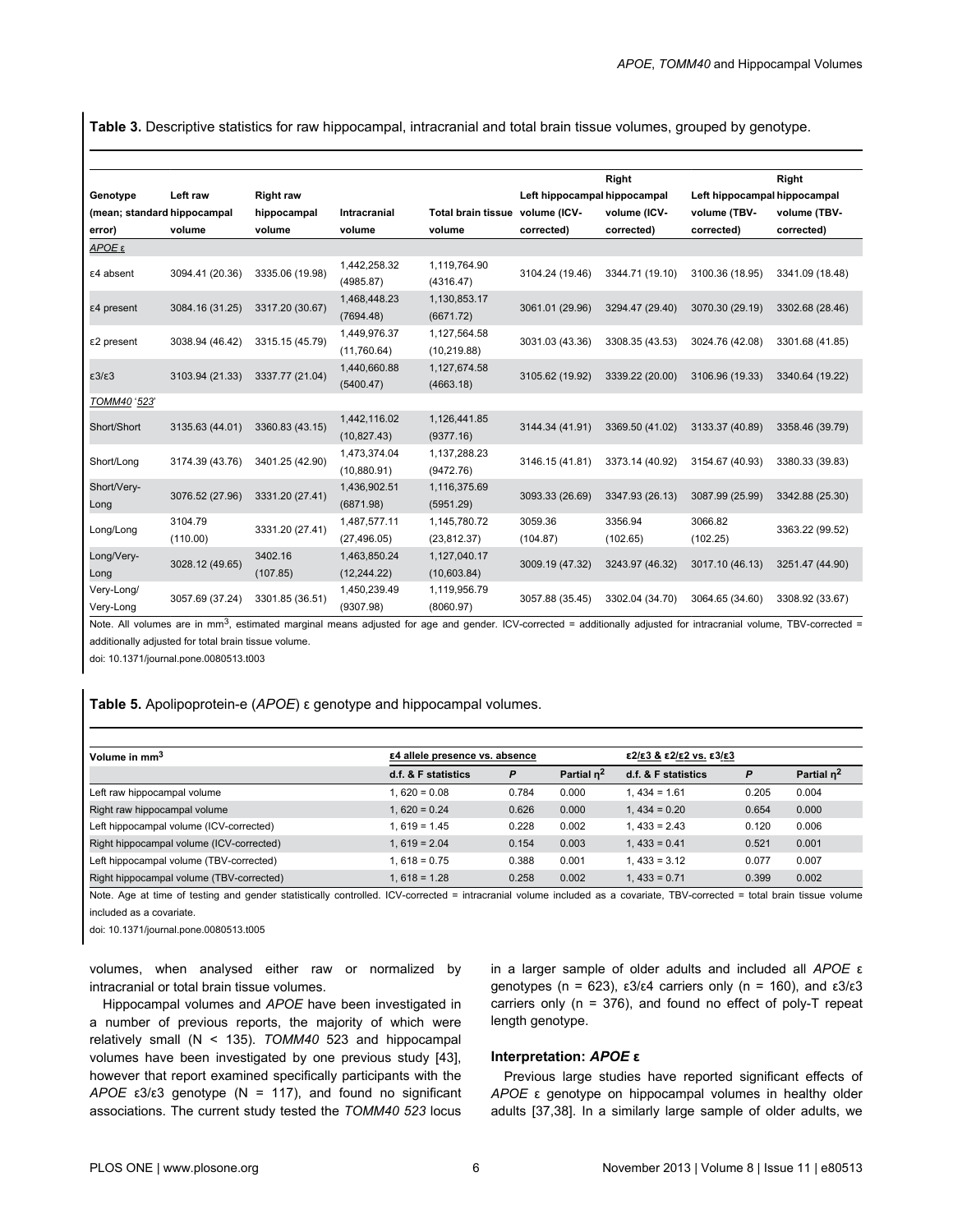<span id="page-7-0"></span>**Table 6.** Translocase of outer membrane 40 (*TOMM40*) '*523*' poly-T repeat genotype and hippocampal volumes.

| Volume in mm <sup>3</sup>                | Whole sample        |       |       | ε3/ε4 genotype subgroup                  |       |       | $\epsilon$ 3/ $\epsilon$ 3 genotype subgroup |       |               |
|------------------------------------------|---------------------|-------|-------|------------------------------------------|-------|-------|----------------------------------------------|-------|---------------|
|                                          | d.f. & F statistics | P     |       | Partial $\eta^2$ d.f. & F statistics $P$ |       |       | Partial $n^2$ d.f. & F statistics            | P     | Partial $n^2$ |
| Left raw hippocampal volume              | $5.628 = 1.47$      | 0.198 | 0.012 | $1.156 = 1.42$                           | 0.235 | 0.009 | $2.349 = 1.32$                               | 0.268 | 0.008         |
| Right raw hippocampal volume             | $5.628 = 1.23$      | 0.292 | 0.010 | $1.156 = 0.61$                           | 0.435 | 0.004 | $2.349 = 1.57$                               | 0.210 | 0.009         |
| Left hippocampal volume (ICV-corrected)  | $5.627 = 1.47$      | 0.198 | 0.012 | $1.155 = 1.22$                           | 0.271 | 0.008 | $2.348 = 1.15$                               | 0.316 | 0.007         |
| Right hippocampal volume (ICV-corrected) | $5.627 = 1.33$      | 0.250 | 0.010 | $1.155 = 0.429$                          | 0.513 | 0.003 | $2.348 = 1.70$                               | 0.184 | 0.010         |
| Left hippocampal volume (TBV-corrected)  | $5.626 = 1.34$      | 0.244 | 0.011 | $1.154 = 1.55$                           | 0.216 | 0.010 | $2.348 = 0.79$                               | 0.455 | 0.005         |
| Right hippocampal volume (TBV-corrected) | $5.626 = 1.18$      | 0.319 | 0.009 | $1.154 = 0.67$                           | 0.415 | 0.004 | $2.348 = 1.30$                               | 0.274 | 0.007         |

Note. Age at time of testing and gender statistically controlled. ICV-corrected = intracranial volume included as a covariate, TBV-corrected = total brain tissue volume included as a covariate.

doi: 10.1371/journal.pone.0080513.t006

**Table 4.** Inter-correlations between hippocampal, intracranial and total brain tissue volumes.

|                                | Left        | Right       |              |        |  |  |  |
|--------------------------------|-------------|-------------|--------------|--------|--|--|--|
|                                | hippocampal | hippocampal | Intracranial | tissue |  |  |  |
|                                | volume      | volume      | volume       | volume |  |  |  |
| Left hippocampal               |             | 0.78        | 0.40         | 0.47   |  |  |  |
| volume                         |             |             |              |        |  |  |  |
| Right hippocampal<br>volume    | 0.78        |             | 0.45         | 0.50   |  |  |  |
| Intracranial volume            | 0.40        | 0.45        |              | 0.87   |  |  |  |
| Current brain<br>tissue volume | 0.47        | 0.50        | 0.87         | ۰      |  |  |  |

Note. Unadjusted Pearson bivariate correlations. All volumes are raw in mm3, and figures reflect '*r*' correlations. All associations were significant at P <0.001.

doi: 10.1371/journal.pone.0080513.t004

did not replicate these, and instead echo other large reports which show no association with genetic variation at the *APOE* locus [[39–41\]](#page-9-0). There is no evidence that large positive studies by LeMaitre et al. [\[37\]](#page-9-0) (mean age =  $69.2$ ; mean MMSE =  $27.3$ ) or Den Heijer et al.[[38](#page-9-0)] (mean age = 72.0 years; mean MMSE score = 27.4) were composed of markedly more cognitively impaired or younger/older subjects than those reported here (mean age =  $72.7$ , mean MMSE =  $28.8$ ). The discrepancy may reflect type 1 error in previous reports. Part of the discrepancy may also relate to normalization technique. Previous studies vary in how they normalize left and right hippocampal volumes - namely they use either 'ratio' (e.g. Lemaitre et al.[[37](#page-9-0)]) or 'covariance' techniques (e.g. Den Heijer et al. [[38](#page-9-0)]). Above in our main results we report on hippocampal volumes covaried separately for intracranial and brain tissue volumes as we believe this to be the most appropriate correction (see below [[52–54\]](#page-10-0)).

To permit comparison with other reports, the main results were additionally re-analysed with hippocampal volumes normalized as a ratio of intracranial volume. The results were unchanged except for a significant deleterious effect of *APOE* ε4 allele presence vs. absence. However, we judge that statistically controlling for intracranial volume is the more appropriate normalization technique for the following reasons:

- 1 Ratio measures do not completely eliminate association between head size and hippocampal volume [\[52–54\]](#page-10-0). Further analysis showed that hippocampal volumes expressed as a ratio of intracranial volume correlated significantly with intracranial volume itself. Ratios therefore do not allow for an assessment of *APOE*, *TOMM40* and hippocampal volume completely independent of head size, which was the main aim of the current study.
- 2 Any disparity between genotype groups as assessed by ratios may reflect differences in any of the numerator (hippocampus), the denominator (intracranial volume) or their interaction, reduced to one variable. This is less informative than regression techniques which take into account the strength of association between the specific brain structure and the larger denominator [[52](#page-10-0),[54](#page-10-0)].

Critically reviewing previous reports further, we are aware of no study that corrects significant *APOE*-hippocampal volume associations for current total brain tissue volume. MacLullich et al. [[60](#page-10-0)] reported in a sample of older adults ( $N = 97$ , age range = 65-70 years), that left/right hippocampal, frontal lobe, temporal lobe and intracranial volumes strongly and positively intercorrelated with one another (*r* range = 0.29 to 0.83, all P < 0.005). Data reduction with principal component analysis showed that these loaded strongly and significantly onto a 'general brain size' factor (range of loadings = 0.64 to 0.73, *P* < 0.05). Intracranial volume is relatively constant throughout the lifespan, while actual brain tissue volume is susceptible to agerelated change[[61](#page-10-0)]. Given that we are aware of no previous study that reports significant *APOE*-hippocampal volume associations in older adults that also controls for current total brain tissue volume, we cannot exclude the possibility that those associations may be secondary to more generalized brain atrophy[\[38\]](#page-9-0)[[60,62\]](#page-10-0)[[63](#page-10-0)]. (Note however that Den Heijer et al. [[38](#page-9-0)] reported no significant ε4 effect on semi-qualitative observer-rated cortical atrophy; ranged 0-3 at various locations). It is also unclear whether previous large significant positive studies have assumed normal distributions for normalized hippocampal volumes in older-age samples, as this may introduce errors in analysis and increase the risk of spurious results.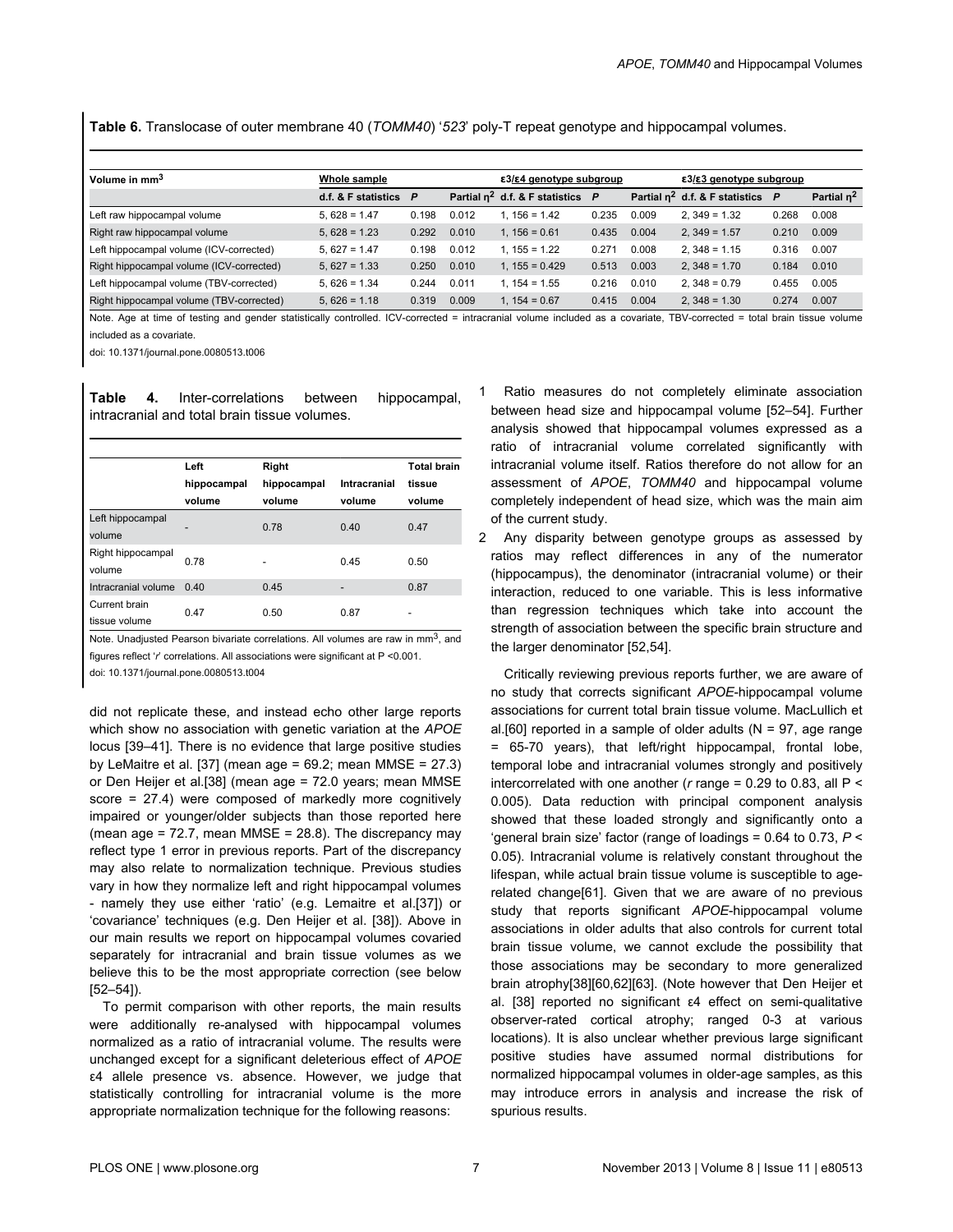#### **Interpretation:** *TOMM40* **'523' poly-T repeat**

No effects of *TOMM40* 523 were found, and this could be cautiously interpreted in terms of different explanations, given the absence of further relevant data. Specifically:

- 1 The *TOMM40 523* repeat does not significantly affect mitochondrial function [[20](#page-9-0),[22](#page-9-0),[64](#page-10-0)].
- 2 *TOMM40* 523 locus does affect mitochondrial function, but not to an extent that affects hippocampal volume (the outcome variable) in this sample: the mitochondrial cascade hypothesis describes a 'threshold' beyond which mitochondrial mutations are not adequately compensated for and significant histology resembling AD emerges [[25](#page-9-0),[29](#page-9-0)]. Perhaps hippocampal volume assessed by MRI is unaffected before this threshold [\[19\]](#page-9-0).
- 3 The effect of *TOMM40* 523 length is moderated by or interacts with additional genetic variants for example loci in LD with *APOE* or *TOMM40* such as *APOC1* [\[20\]](#page-9-0). It may also be possible to investigate the possibility of moderation of *TOMM40*/*APOE* effects by other genetic factors; however, despite the relatively large sample size (by brain imaging standards), this would be statistically challenging.

#### **Future research**

Specific subregions of the hippocampal formation may be more vulnerable to brain ageing or incipient AD pathology, and therefore more sensitive to variations at specific relevant genetic loci. Devanand et al.[[65](#page-10-0)] reported that subregions of the hippocampus differentially predicted longitudinal diagnosis of clinical AD over three years, in a sample of individuals with amnestic mild cognitive impairment ( $N = 130$ , of which 31 converted to AD; baseline MMSE scores all >22). Controlling for age, gender, years of education, and intracranial volume, cox regression analyses showed that volumes in the cornu ammonis 1 (left hazard ratio =  $0.22$ , P =  $0.054$ , right hazard ratio =  $0.23$ ,  $P = 0.06$ ) and subiculum subregions (left hazard ratio =  $0.22$ , P =  $0.054$ , right hazard ratio =  $0.22$ , p =  $0.03$ ) were more predictive of longitudinal AD diagnosis compared with entorhinal cortical volume (right hazard ratio =  $0.05$ ,  $P = 0.06$ , left hazard ratio =  $0.02$ ,  $P = 0.26$ ). Future studies of hippocampal volume in the LBC1936 may therefore consider more fine-grained analysis of the hippocampal formation as genetic variation at the *APOE* or *TOMM40* loci may affect specific subregions first. Functional brain MRI may also be a more sensitive marker of hippocampal dysfunction, compared with left/right volumes as assessed here by structural MRI.

It is possible that the current sample of non-demented, generally healthy older adults (aged around 73 years) have not undergone sufficient volumetric hippocampal or brain atrophy to show significant differentiation according to genotype. The sample examined here is undergoing repeat structural brain MRI, around the age of 76. Significant associations with *APOE*

#### **References**

or *TOMM40* genotypes may become apparent at this older age, after more age-related atrophy.

#### **Summary**

This study examined the independent effects of variation at the *APOE* ɛ and the *TOMM40 523* poly-T repeat gene loci upon hippocampal volume assessed raw and also normalized separately for intracranial and total brain tissue volumes. Previous large studies have occasionally reported significant associations between the *APOE* ε4 allele and lower hippocampal volumes. The current study does not replicate those significant reports in a community dwelling sample of older adults of homogenous ages. Previous significant findings may reflect type 1 error, or partly reflect discrepancies in how the hippocampus has been normalized relative to head size in different studies. We can see no obvious evidence that previously examined healthy older samples differed markedly from the current sample, either in terms of age or prevalence of cognitive decline (based on average MMSE scores). Studies that show significant genetic associations with the hippocampus should run further confirmatory analysis to investigate whether associations are independent of general volumetric brain atrophy. We also found no significant effects of *TOMM40* 523 poly-T repeat length. Future studies may investigate specific subregions of the hippocampal formation; there may be effects of the *APOE* or *TOMM40 523* genetic loci that are not manifest in overall hippocampal volume.

#### **Acknowledgements**

The participation of LBC1936 members is gratefully acknowledged. We thank the study secretary Paula Davies, Janie Corley, Catherine Murray, Alison Pattie, Caroline Brett and Ross Henderson for data collection and data entry; the nurses, radiographers and other staff at the Wellcome Trust Clinical Research Facility [\(http://www.wtcrf.ed.ac.uk\)](http://www.wtcrf.ed.ac.uk) and the Brain Research Imaging Centre [\(http://www.bric.ed.ac.uk\)](http://www.bric.ed.ac.uk) where the medical and cognitive assessments, genotyping and brain MRI data collection were performed; and the staff at Lothian Health Board and at the SCRE Centre, University of Glasgow. Thanks to Dr. Simon Cox for helpful discussion.

#### **Author Contributions**

Conceived and designed the experiments: DML JMW DJP IJD. Performed the experiments: DML. Analyzed the data: DML. Wrote the manuscript: DML. Interpretation of the results, revised the article critically for important intellectual content, and approved the final version to be published: DML NAR SEH MEB SMM CM MWL AMS ADR MVH JMS DJP JMW IJD.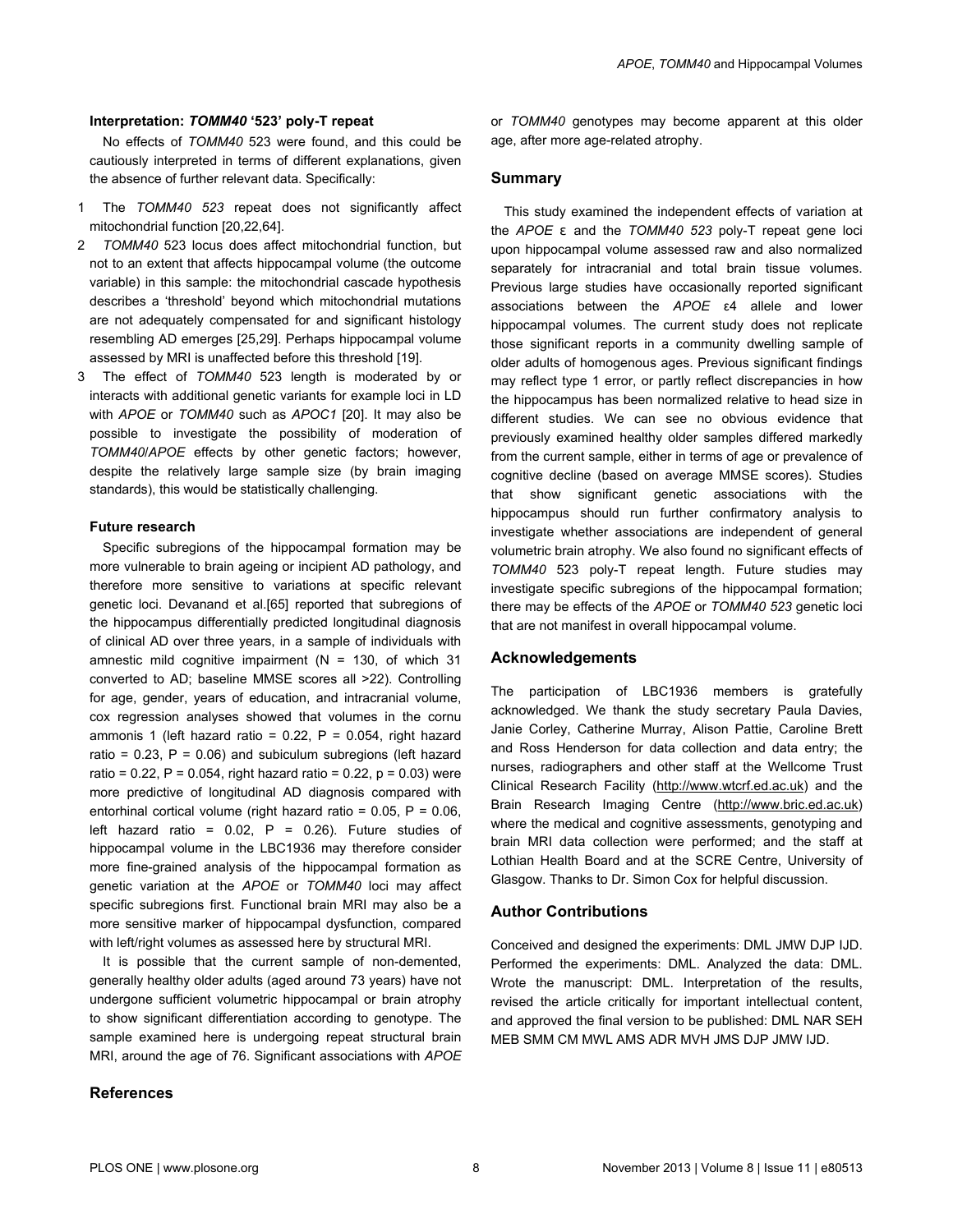- <span id="page-9-0"></span>1. Potkin SG, Guffanti G, Lakatos A, Turner JA, Kruggel F et al. (2009) Hippocampal atrophy as a quantitative trait in a genome-wide association study identifying novel susceptiblity genes for Alzheimer's disease. PLOS ONE 1. doi[:10.1371/journal.pone.0006501](http://dx.doi.org/10.1371/journal.pone.0006501).
- 2. Lind J, Larsson A, Persson J, Ingvar M, Nilsson LG et al. (2006) Reduced hippocampal volume in non-demented carriers of the apolipoprotein e4: relation to chronological age and recognition memory. Neurosci Lett 396: 23 - 27. doi:[10.1016/j.neulet.2005.11.070.](http://dx.doi.org/10.1016/j.neulet.2005.11.070) PubMed: [16406347.](http://www.ncbi.nlm.nih.gov/pubmed/16406347)
- 3. Roses AD, Lutz MW, Amrine-Madsen H, Saunders AM, Crenshaw DG et al. (2010) A TOMM40 variable-length polymorphism predicts the age of late-onset Alzheimer's disease. Pharmacogenomics J 10: 375 - 384. doi:[10.1038/tpj.2009.69.](http://dx.doi.org/10.1038/tpj.2009.69) PubMed: [20029386.](http://www.ncbi.nlm.nih.gov/pubmed/20029386)
- 4. NCBI APOE. information (2012). Available [http://www.ncbi.nlm.nih.gov/](http://www.ncbi.nlm.nih.gov/gene/348) [gene/348.](http://www.ncbi.nlm.nih.gov/gene/348) Accessed 26.08.2012.
- 5. Ringman JM, Cummings JL (2009) The Genetic Basis for the Cognitive Deterioration of Alzheimer's Disease. In: D Goldberg te Weinberger. The Genetics of Cognitive Neuroscience. Massachusetts: MIT Press. pp. 221 - 244.
- 6. Eisenberg DTA, Kazuwa CW, Hayes MG (2010) Worldwide Allele Frequencies of the Human Apolipoprotein E Gene: Climate, Local Adaptations and Evolutionary History. Am J Phys Anthropol 143: 100 - 111. doi[:10.1002/ajpa.21298](http://dx.doi.org/10.1002/ajpa.21298). PubMed: [20734437](http://www.ncbi.nlm.nih.gov/pubmed/20734437).
- 7. Bu G (2009) Apolipoprotein E and its receptors in Alzheimer's disease: pathways, pathogenesis and therapy. Nat Neurosci 10: 333 - 344. doi: [10.1038/ni.1713.](http://dx.doi.org/10.1038/ni.1713)
- 8. Wisdom NM, Callahan JL, Hawkins KA (2011) The effects of apolipoprotein E on non-impaired cognitive functioning: a metaanalysis. Neurobiol Aging 32: 63 - 74. doi:[10.1016/j.neurobiolaging.](http://dx.doi.org/10.1016/j.neurobiolaging.2009.02.003) [2009.02.003.](http://dx.doi.org/10.1016/j.neurobiolaging.2009.02.003) PubMed: [19285755.](http://www.ncbi.nlm.nih.gov/pubmed/19285755)
- 9. Deary IJ, Whiteman MC, Pattie A, Starr JM, Hayward C et al. (2004) Apolipoprotein E Gene Variability and Cognitive Functions at Age 79: A Follow-Up of the Scottish Mental Survey of 1932. Psychol Aging 19: 367 - 371. doi[:10.1037/0882-7974.19.2.367](http://dx.doi.org/10.1037/0882-7974.19.2.367). PubMed: [15222832](http://www.ncbi.nlm.nih.gov/pubmed/15222832).
- 10. Corder EH, Saunders AM, Risch NJ, Strittmatter WJ, Schmechel DE et al. (1994) Protective effect of apolipoprotein-E type 2 allele for late onset Alzheimer disease. Nat Genet 7: 180 - 184. doi[:10.1038/](http://dx.doi.org/10.1038/ng0694-180) [ng0694-180.](http://dx.doi.org/10.1038/ng0694-180) PubMed: [7920638](http://www.ncbi.nlm.nih.gov/pubmed/7920638).
- 11. Martins IJ, Hone E, Foster JK, Sünram-Lea SI, Gnjec A et al. (2006) Apolipoprotein E, cholesterol metabolism, diabetes, and the convergence of risk factors for Alzheimer's disease and cardiovascular disease. Mol Psychiatry 11: 721 - 736. doi[:10.1038/sj.mp.4001854.](http://dx.doi.org/10.1038/sj.mp.4001854) PubMed: [16786033.](http://www.ncbi.nlm.nih.gov/pubmed/16786033)
- 12. Hardy JA, Higgins GA (1992) Alzheimer's disease: The amyloid cascade hypothesis. Science 256: 184–185. doi:[10.1126/science.](http://dx.doi.org/10.1126/science.1566067) [1566067.](http://dx.doi.org/10.1126/science.1566067) PubMed: [1566067.](http://www.ncbi.nlm.nih.gov/pubmed/1566067)
- 13. Erkinjuntti T (2007) Acute Stroke Management: Brain Protection, Vascular Cognitive Deterioration and Stroke. Brain 24: 189-194.
- 14. De La Torre JCD (2010) Vascular risk factor detection and control may prevent Alzheimer's disease. Ageing Res Rev 9: 218-225. doi[:10.1016/](http://dx.doi.org/10.1016/j.arr.2010.04.002) [j.arr.2010.04.002.](http://dx.doi.org/10.1016/j.arr.2010.04.002) PubMed: [20385255.](http://www.ncbi.nlm.nih.gov/pubmed/20385255)<br>15. NCBI. TOMM40 information
- information (2012). Available [http://](http://www.ncbi.nlm.nih.gov/gene/10452) [www.ncbi.nlm.nih.gov/gene/10452](http://www.ncbi.nlm.nih.gov/gene/10452). Accessed 26.08.2012.
- 16. Takei N, Miyashita A, Tsukie T, Arai H, Asada T et al. (2009) Genetic association study on in and around the APOE in late-onset Alzheimer disease in Japanese. Genomics 93: 441 - 448. doi:[10.1016/j.ygeno.](http://dx.doi.org/10.1016/j.ygeno.2009.01.003) [2009.01.003.](http://dx.doi.org/10.1016/j.ygeno.2009.01.003) PubMed: [19442637.](http://www.ncbi.nlm.nih.gov/pubmed/19442637)
- 17. Humphries AD, Streimann IC, Stojanovski D, Johnston AJ, Yano M et al. (2005) Dissection of the Mitochondrial Import and Assembly Pathway for Human Tom40. J Biol Chem 280: 11535: 11535–43 – [11543](http://www.ncbi.nlm.nih.gov/pubmed/11543). PubMed: 15644312
- 18. Koehler CM, Merchant S, Schatz G (1999) How membrane proteins travel across the mitochondrial intermembrane space. Trends Biochem Sci 24: 428 - 432. doi:[10.1016/S0968-0004\(99\)01462-0.](http://dx.doi.org/10.1016/S0968-0004(99)01462-0) PubMed: [10542408.](http://www.ncbi.nlm.nih.gov/pubmed/10542408)
- 19. Swerdlow RH, Khan SM (2004) A "mitochondrial cascade hypothesis" for sporadic Alzheimer's disease. Med Hypotheses 63: 8 - 20. doi: [10.1016/j.mehy.2003.12.045](http://dx.doi.org/10.1016/j.mehy.2003.12.045). PubMed: [15193340](http://www.ncbi.nlm.nih.gov/pubmed/15193340).
- 20. Bekris LM, Lutz F, Yu CE (2012) Functional analysis of APOE locus genetic vairation implicates regional enhancers in the regulation of both *TOMM40* and *APOE*. J Hum Genet 57: 18 - 25. doi:[10.1038/jhg.](http://dx.doi.org/10.1038/jhg.2011.123) [2011.123.](http://dx.doi.org/10.1038/jhg.2011.123) PubMed: [22089642.](http://www.ncbi.nlm.nih.gov/pubmed/22089642)
- 21. Lutz MW, Crenshaw DG, Saunders AM, Roses AD (2010) Genetic variation at a single locus and age of onset for Alzheimer's Disease. Alzheimers Dement 6: 125 - 131. doi[:10.1016/j.jalz.2010.01.011.](http://dx.doi.org/10.1016/j.jalz.2010.01.011) PubMed: [20298972.](http://www.ncbi.nlm.nih.gov/pubmed/20298972)
- 22. Cruchaga C, Nowotny P, Kauwe JSK, Ridge PG, Mayo K et al. (2011) Association and expression analyses with single-nucleotide

polymorphisms in TOMM40 in Alzheimer disease. Arch Neurol 68: 1013 - 1019. doi[:10.1001/archneurol.2011.155.](http://dx.doi.org/10.1001/archneurol.2011.155) PubMed: [21825236.](http://www.ncbi.nlm.nih.gov/pubmed/21825236)

- 23. Bruno D, Nierenberg JJ, Ritchie JC, Lutz MW, Pomara N et al. (2011) Cerebrospinal fluid cortisol concentrations in healthy elderly are affected by both *APOE* and *TOMM40* variants. Psychoneuroendocrino 37: 366 - 371. PubMed: [21803501.](http://www.ncbi.nlm.nih.gov/pubmed/21803501)
- 24. Schiepers OJG, Harris SE, Gow AJ, Pattie A, Brett CE et al. (2012) APOE ε4 status predicts age-related cognitive decline in the ninth decade: longitudinal follow-up of the Lothian Birth Cohort 1921. Mol Psychiatry 17: 315-324. doi[:10.1038/mp.2010.137](http://dx.doi.org/10.1038/mp.2010.137). PubMed: [21263443](http://www.ncbi.nlm.nih.gov/pubmed/21263443).
- 25. Braak H, Braak E (1991) Neuropathological staging of Alzheimerrelated changes. Acta Neuropathol 82: 239 - 259. doi[:10.1007/](http://dx.doi.org/10.1007/BF00308809) [BF00308809.](http://dx.doi.org/10.1007/BF00308809) PubMed: [1759558.](http://www.ncbi.nlm.nih.gov/pubmed/1759558)
- 26. Amaral DL, Lavenex P (2006) Hippocampal Neuroanatomy. In: P AndersenR MorrisD AmaralT BlissJ O'Keefe. The Hippocampus Book. Oxford: Oxford University Press. pp. 37 - 110.
- 27. Duvernoy HM (2006) The Human Hippocampus: An Atlas of Applied Anatomy. Berlin: Springer-Verlag. pp.39 - 73.
- 28. Braak H, Braak E (1995) Staging of Alzheimer's disease-related neurofibrillary changes. Neurobiol Aging 16: 271 - 278. doi: [10.1016/0197-4580\(95\)00021-6](http://dx.doi.org/10.1016/0197-4580(95)00021-6). PubMed: [7566337](http://www.ncbi.nlm.nih.gov/pubmed/7566337).
- 29. Ohm TG, Muller H, Braak H (1995) Apolipoprotein e polymorphism influences not only cerebral senile plaque load but also Alzheimer-type neurofibrillary tangle formation. Neuroscience 66: 583 - 587. doi: [10.1016/0306-4522\(94\)00596-W](http://dx.doi.org/10.1016/0306-4522(94)00596-W). PubMed: [7644022](http://www.ncbi.nlm.nih.gov/pubmed/7644022).
- 30. Simic G, Kostovic I, Winblad BB (1997) Volume and number of neurons in the human hippocampal formation in Alzheimers disease. J Comp Neurol 379: 428 - 494. doi[:10.1002/\(SICI\)1096-9861\(19970317\)379:3](http://dx.doi.org/10.1002/(SICI)1096-9861(19970317)379:3). PubMed: [9067834.](http://www.ncbi.nlm.nih.gov/pubmed/9067834)
- 31. Price JL, Morris JC (1999) Tangles and plaques in nondemented aging and 'preclinical' Alzheimer's disease. Ann Neurol 45: 358 - 368. doi: [10.1002/1531-8249\(199903\)45:3.](http://dx.doi.org/10.1002/1531-8249(199903)45:3) PubMed: [10072051.](http://www.ncbi.nlm.nih.gov/pubmed/10072051)
- 32. Plassman BL, Welsh-Bohmer KA, Bigler ED, Johnson SC, Anderson CV et al. (1997) Apolipoprotein E ε4 allele and hippocampal volume in twins with normal cognition. Neurology 48: 985 - 992. doi[:10.1212/](http://dx.doi.org/10.1212/WNL.48.4.985) [WNL.48.4.985](http://dx.doi.org/10.1212/WNL.48.4.985). PubMed: [9109888](http://www.ncbi.nlm.nih.gov/pubmed/9109888).
- 33. Richter-Schmidinger T, Alexopoulos P, Horn M, Maus S, Reichel M et (2011) Influence of brain-derived neurotrophic-factor and apolipoprotein E genetic variants on hippocampal volume and memory performance in healthy young adults. J Neural Transm 118: 249 - 257. doi:[10.1007/s00702-010-0539-8](http://dx.doi.org/10.1007/s00702-010-0539-8). PubMed: [21190051](http://www.ncbi.nlm.nih.gov/pubmed/21190051).
- 34. Jak AJ, Houston WS, Nagel BJ, Corey-Bloom J, Bondi WM (2007) Differential cross-sectional and longutdinal impact of APOE genotype on hippocampal volmes in nondemented older adults. Dement Geriatr Cogn 23: 382 - 389. doi:[10.1159/000101340.](http://dx.doi.org/10.1159/000101340)
- 35. Tupler LA, Krishnan KRR, Greenberg DL, Marcovina SM, Payne ME et al. (2007) Predicting memory decline in normal elderly: Genetics, MRI and cognitive reserve. Neurobiol Aging 28: 1644 - 1656. doi[:10.1016/](http://dx.doi.org/10.1016/j.neurobiolaging.2006.07.001) [j.neurobiolaging.2006.07.001.](http://dx.doi.org/10.1016/j.neurobiolaging.2006.07.001) PubMed: [16916565.](http://www.ncbi.nlm.nih.gov/pubmed/16916565)
- 36. Chiang GC, Insel PS, Tosun D, Schuff N, Truran-Sacrey D et al. (2011) Hippocampal atrophy rates and CSF biomarkers in elderly APOE e2 normal subjects. Neurology 75: 1976 - 1984.
- 37. Lemaître H, Crivello F, Dufouil CG, Grassiot B, Tzourio C et al. (2005) No ε4 gene dose effect on hippocampal atrophy in large MRI database of healthy elderly subjects. NeuroImage 24: 1205-1213. doi[:10.1016/](http://dx.doi.org/10.1016/j.neuroimage.2004.10.016) [j.neuroimage.2004.10.016.](http://dx.doi.org/10.1016/j.neuroimage.2004.10.016) PubMed: [15670698.](http://www.ncbi.nlm.nih.gov/pubmed/15670698)
- 38. Den Heijer T, Oudkerk M, Launer LJ, van Duijn CM, Hofman A et al. (2002) Hippocampal, amygdalar, and global brain atrophy in different apiloprotein e genotypes. Neurology 59: 746 - 748. doi:[10.1212/WNL.](http://dx.doi.org/10.1212/WNL.59.5.746) [59.5.746.](http://dx.doi.org/10.1212/WNL.59.5.746) PubMed: [12221169.](http://www.ncbi.nlm.nih.gov/pubmed/12221169)
- 39. Cherbuin N, Anstey KJ, Sachdev PS, Maller JJ, Mack HA et al. (2008) Total and Regional Gray Matter Volume is Not Related to APOE e4 Status in a Community Sample of Middle-Aged Individuals. J Gerontol 63A: 501 - 504.
- 40. Panizzon MS, Hauger R, Dale AM, Eaves LJ, Eyler LT et al. (2010) Testosterone modifies the effect of APOE genotype on hippocampal volume in middle-aged men. Neurology 75: 874 - 880. doi[:10.1212/](http://dx.doi.org/10.1212/WNL.0b013e3181f11deb) [WNL.0b013e3181f11deb](http://dx.doi.org/10.1212/WNL.0b013e3181f11deb). PubMed: [20819998](http://www.ncbi.nlm.nih.gov/pubmed/20819998).
- 41. Ferencz B, Laukka EJ, Lovdén M, Kalpouzos G, Keller L et al. (2013) The influence of APOE and TOMM40 polymorphisms on hippocampal volume and episodic memory in old age. FNHUM 7. doi[:10.3389/](http://dx.doi.org/10.3389/fnhum.2013.00198) [fnhum.2013.00198.](http://dx.doi.org/10.3389/fnhum.2013.00198)
- 42. Hostage C, Choudhurt KR, Doraiswamy PM, Petrella J, , for the Alzheimers Disease Neuroimaging Initiative (2013) Dissecting the Gene Dose-Effects of the APOE ε4 and ε2 Alleles on Hippocampal Volumes in Aging and Alzheimer's Disease. PLOS ONE 8 : doi: [10.1371/journal.pone.0054483](http://dx.doi.org/10.1371/journal.pone.0054483).
- 43. Johnson SC, Rue A, Hermann BP, Xu G, Koscik RL et al. (2011) The effect of TOMM40 poly-T length on gray matter volume and cognition in